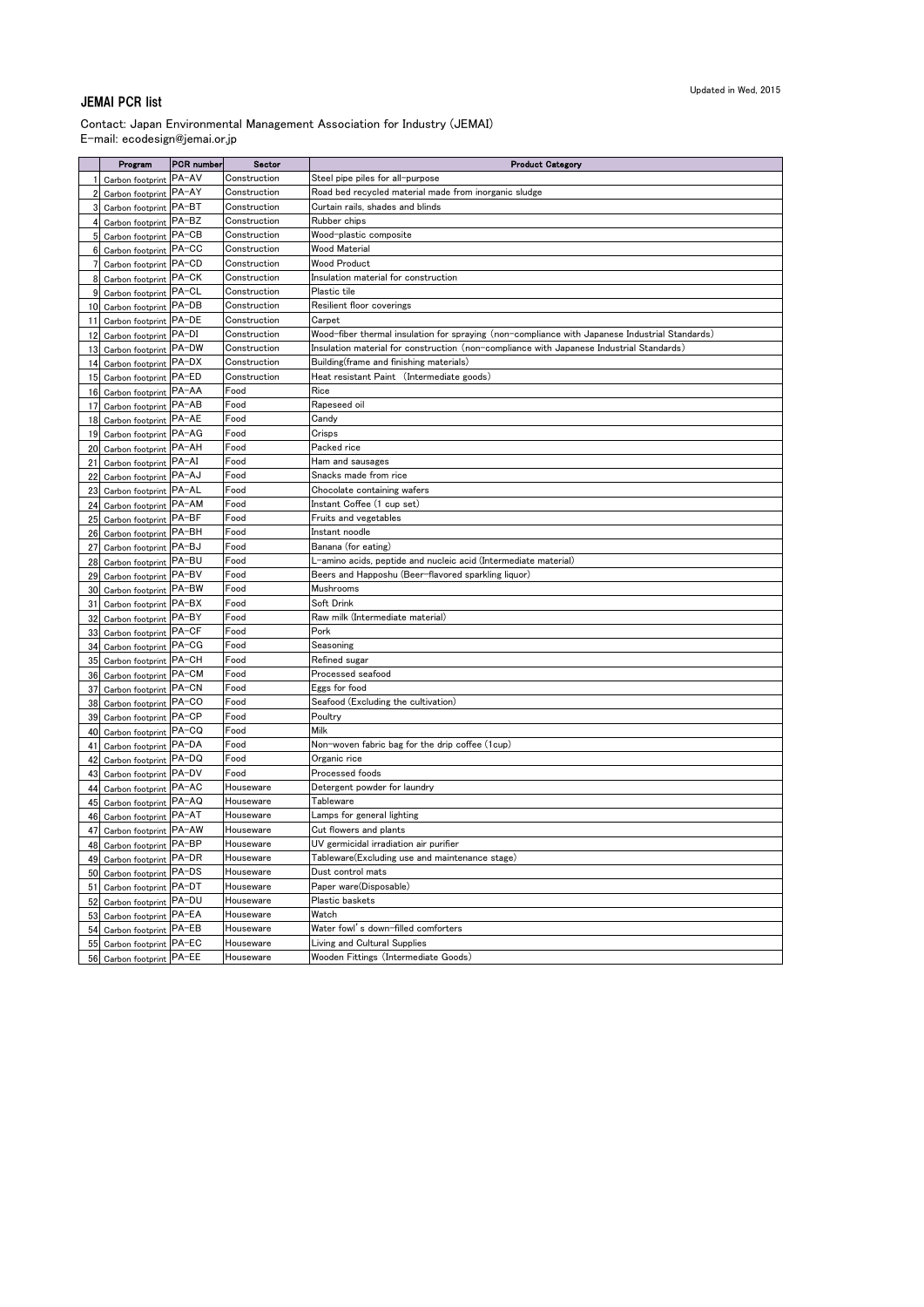| 57        | Carbon footprint PA-AN      | Industrial product | Organic liquid fertilizer                                                                            |
|-----------|-----------------------------|--------------------|------------------------------------------------------------------------------------------------------|
| 58        | Carbon footprint PA-AU      | Industrial product | Small secondary battery                                                                              |
|           | 59 Carbon footprint PA-BA   | Industrial product | Fire extinguisher                                                                                    |
|           | 60 Carbon footprint   PA-BB | Industrial product | Paper container and package (Intermediate material)                                                  |
| 61        | Carbon footprint PA-BC      | Industrial product | Plastic container and package                                                                        |
|           | 62 Carbon footprint PA-BD   | Industrial product | Metal container and package (Intermediate material)                                                  |
|           | 63 Carbon footprint PA-BE   | Industrial product | Glass container (Intermediate material)                                                              |
|           | 64 Carbon footprint PA-BG   | Industrial product | Pallets for cargo and transportation                                                                 |
| 65        | Carbon footprint PA-BK      | Industrial product | Reuse Battery (Industrial lead battery)                                                              |
|           | 66 Carbon footprint PA-BN   | Industrial product | Handmade washi paper                                                                                 |
|           | 67 Carbon footprint PA-CU   | Industrial product | Industrial air filter                                                                                |
| 68I       | Carbon footprint PA-DC      | Industrial product | Electronic thermometer (resistance thermometer)                                                      |
|           | 69 Carbon footprint PA-DH   | Industrial product | Portable electronic communication devices                                                            |
|           | 70 Carbon footprint   PA-DY | Industrial product | <b>Recycled Plastic Products</b>                                                                     |
| <b>71</b> | Carbon footprint PA-AX      | IT equipment       | ICT hosting service for the cloud service provider                                                   |
| 72        | Carbon footprint PA-BI      | IT equipment       | Teleconference System                                                                                |
|           | 73 Carbon footprint PA-CE   | IT equipment       | Management supporting system with the database                                                       |
|           | 74 Carbon footprint PA-CI   | IT equipment       | IT equipment                                                                                         |
|           | 75 Carbon footprint PA-CT   | IT equipment       | Application service                                                                                  |
|           | 76 Carbon footprint PA-DG   | IT equipment       | Imaging input and/or output equipment                                                                |
| 77        | Carbon footprint PA-DK      | IT equipment       | E-media (Digital media)                                                                              |
|           | 78 Carbon footprint PA-CS   | Material           | Recycled Plastic (Intermediate material)                                                             |
|           | 79 Carbon footprint PA-DL   | Material           | Solar-grade silicon (SoG-Si) (Intermediate material)                                                 |
|           | 80 Carbon footprint PA-EF   | Material           | Recycled Plastics material (Intermediate Goods)                                                      |
| 81        | Carbon footprint PA-EG      | Material           | Recycled plastic molding products                                                                    |
| 82        | Carbon footprint PA-AK      | Office equipment   | Office furniture                                                                                     |
|           | 83 Carbon footprint PA-AO   | Office equipment   | Uniform                                                                                              |
|           | 84 Carbon footprint PA-AR   | Office equipment   | File and binder                                                                                      |
|           | 85 Carbon footprint PA-AS   | Office equipment   | <b>Writing utensils</b>                                                                              |
|           | 86 Carbon footprint PA-AZ   | Office equipment   | Paper Products for stationery                                                                        |
| 87        | Carbon footprint PA-BO      | Office equipment   | Stationery and office Supplies                                                                       |
|           | 88 Carbon footprint PA-DJ   | <b>Others</b>      | Wooden container for the packaging                                                                   |
|           | 89 Carbon footprint   PA-AD | Printing stuff     | Publishing and commercial printing                                                                   |
|           | 90 Carbon footprint PA-AF   | Printing stuff     | Pre-sensitized plates for lithographic printing                                                      |
| 91        | Carbon footprint PA-BS      | Printing stuff     | Printing products for promotion and industry use                                                     |
|           | 92 Carbon footprint PA-CA   | Printing stuff     | Printing ink (Intermediate material)                                                                 |
|           | 93 Carbon footprint PA-CJ   | Printing stuff     | Publication                                                                                          |
| 94        | Carbon footprint PA-DD      | Printing stuff     | Printed stuff by the waterless printing                                                              |
|           | 95 Carbon footprint PA-BM   | Service            | Waste incineration and landfill disposal (Intermediate service)<br>Booth for Eco-Products Exhibition |
|           | 96 Carbon footprint PA-DF   | Service            |                                                                                                      |
|           | 97 Carbon footprint PA-DM   | Service            | Recycling service for waste treatment                                                                |
|           | 98 Carbon footprint PA-DN   | Service            | Counter service for the beverage                                                                     |
|           | 99 Carbon footprint PA-DO   | Service            | Travel service                                                                                       |
|           | 100 Carbon footprint PA-DP  | Service            | <b>Moving Service</b>                                                                                |
| 101       | Carbon footprint PA-DZ      | Service            | Trade - in Service                                                                                   |
|           | 102 Carbon footprint PA-BL  | Textile            | Towel                                                                                                |
|           | 103 Carbon footprint PA-CR  | Textile            | Down and feather (Intermediate material)                                                             |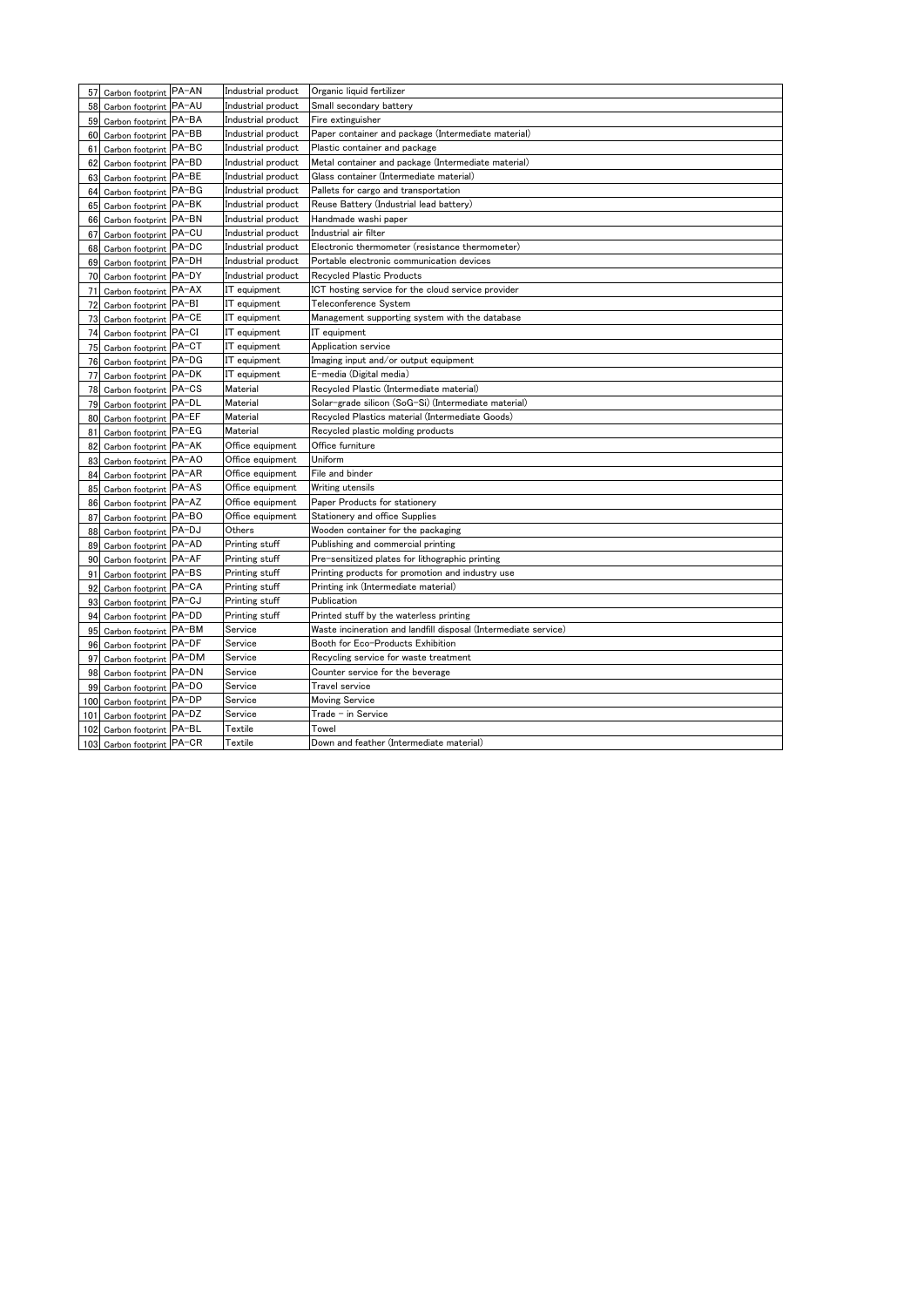| 104        | EcoLeaf | AB        | Component       | Insulation Material (polystyrene foam type)                                |
|------------|---------|-----------|-----------------|----------------------------------------------------------------------------|
| 105        | EcoLeaf | AK        | Component       | <b>Water Meter Box</b>                                                     |
| 106        | EcoLeaf | <b>AL</b> | Component       | <b>Communication Cable</b>                                                 |
| 107        |         | <b>AU</b> | Component       | Drain Ditch Cover                                                          |
|            | EcoLeaf | <b>BB</b> | Component       | <b>Optical Disc Drive</b>                                                  |
| 108        | EcoLeaf | <b>BC</b> | Component       |                                                                            |
| 109        | EcoLeaf |           |                 | Beverage can                                                               |
| 110        | EcoLeaf | <b>BD</b> | Component       | Paper container                                                            |
| 111        | EcoLeaf | <b>BE</b> | Component       | Raised floor (free access to the PC)                                       |
| 112        | EcoLeaf | BK        | Component       | Touch and Close Fastener                                                   |
| 113        | EcoLeaf | <b>BP</b> | Component       | <b>Cussioning material</b>                                                 |
| 114        | EcoLeaf | <b>BQ</b> | Component       | Tile carpet                                                                |
| 115        | EcoLeaf | <b>BT</b> | Component       | Water meter unit                                                           |
| 116        | EcoLeaf | <b>BZ</b> | Component       | Industrial chain                                                           |
| 117        | EcoLeaf | CD        | Component       | <b>Faucets</b>                                                             |
| 118        | EcoLeaf | Ck        | Component       | Plastic thermoformed products for food                                     |
| 119        | EcoLeaf | <b>CL</b> | Component       | electric wire and cable                                                    |
| 120        | EcoLeaf | <b>CM</b> | Component       | container box                                                              |
| 121        | EcoLeaf | <b>CN</b> | Component       | plastic units for underground rainwater storage                            |
| <u>122</u> | EcoLeaf | <b>CR</b> | Component       | Broadband power Line Communication Modem and module (PLC modem and module) |
| 123        | EcoLeaf | <b>CY</b> | Component       | Potable disc drive                                                         |
| 124        | EcoLeaf | DA        | Component       | Pre-Sensitized Plates for Lithographic Printing (including CTP plates)     |
| 125        | EcoLeaf | DB        | Component       | Amorphous-Silicon thin-film photovoltaic module                            |
| 126        | EcoLeaf | DD        | Component       | Vinyl floor tile (homogeneous)                                             |
| 127        | EcoLeaf | DE        | Component       | Puressure reducing valves for water works                                  |
| 128        | EcoLeaf | <b>AN</b> | Material        | Structural Aggregate                                                       |
| 129        | EcoLeaf | <b>BV</b> | Material        | Foamed polystyrene sheet                                                   |
|            |         | CJ        | <b>Material</b> | Pellet of thermoplastics resin produced by material recycling              |
| 130        | EcoLeaf | <b>CP</b> | <b>Material</b> | Meat                                                                       |
| 131        | EcoLeaf | <b>CX</b> | Material        |                                                                            |
| 132        | EcoLeaf |           | <b>Material</b> | Flexible Packaging manufactured mainly with plastic materials              |
| 133        | EcoLeaf | <b>DL</b> |                 | Mixed Hypochlorous Acid Water                                              |
| 134        | EcoLeaf | AA        | Product         | Electrophotographic Dry Process Photocopier                                |
| 135        | EcoLeaf | <b>AC</b> | Product         | Single-Use Camera                                                          |
| 136        | EcoLeaf | AD        | Product         | EP(Electrophotographic Printer) and IJ(Ink Jet) printer                    |
| 137        | EcoLeaf | AE        | Product         | Analog Camera (with silver film)                                           |
| 138        | EcoLeaf | AF        | Product         | Digital Printer-Duplicator                                                 |
| 139        | EcoLeaf | AG        | Product         | Data Projector                                                             |
| 140        | EcoLeaf | AH        | Product         | Facsimile                                                                  |
| 141        | EcoLeaf | AJ        | Product         | Thermal Transfer Card Printer                                              |
| 142        | EcoLeaf | AM        | Product         | <b>Bidet Toilet Seat</b>                                                   |
| 143        | EcoLeaf | <b>AP</b> | Product         | Digital Camera                                                             |
| 144        | EcoLeaf | AQ        | Product         | Porcelain products                                                         |
| 145        | EcoLeaf | <b>AR</b> | Product         | <b>Office Desk</b>                                                         |
| 146        | EcoLeaf | AS        | Product         | Notebook Computer                                                          |
| 147        | EcoLeaf | AV        | Product         | <b>Photo Print Scanner</b>                                                 |
| 148        | EcoLeaf | AW        | Product         | Save Electricity Equipment for Fax                                         |
| 149        | EcoLeaf | <b>AX</b> | Product         | Interphone                                                                 |
| 150        | EcoLeaf | AY        | Product         | Telephone                                                                  |
| 151        | EcoLeaf | <b>AZ</b> | Product         | Electronic board                                                           |
| 152        | EcoLeaf | <b>BA</b> | Product         | <b>Instant Photo Printer</b>                                               |
| 153        | EcoLeaf | BG        | Product         | Low voltage motor control center                                           |
| 154        |         | <b>BH</b> | Product         | Network Camera                                                             |
|            | EcoLeaf | <b>BJ</b> | Product         | Desk top personal conputer& monitor                                        |
| 155        | EcoLeaf | <b>BM</b> | Product         | EP and IJ printer (including color printer)                                |
| 156        | EcoLeaf |           | Product         |                                                                            |
| 157        | EcoLeaf | BN        |                 | Large format printer                                                       |
| 158        | EcoLeaf | <b>BS</b> | Product         | PBX system                                                                 |
| 159        | EcoLeaf | BW        | Product         | Switchgear (high voltage board)                                            |